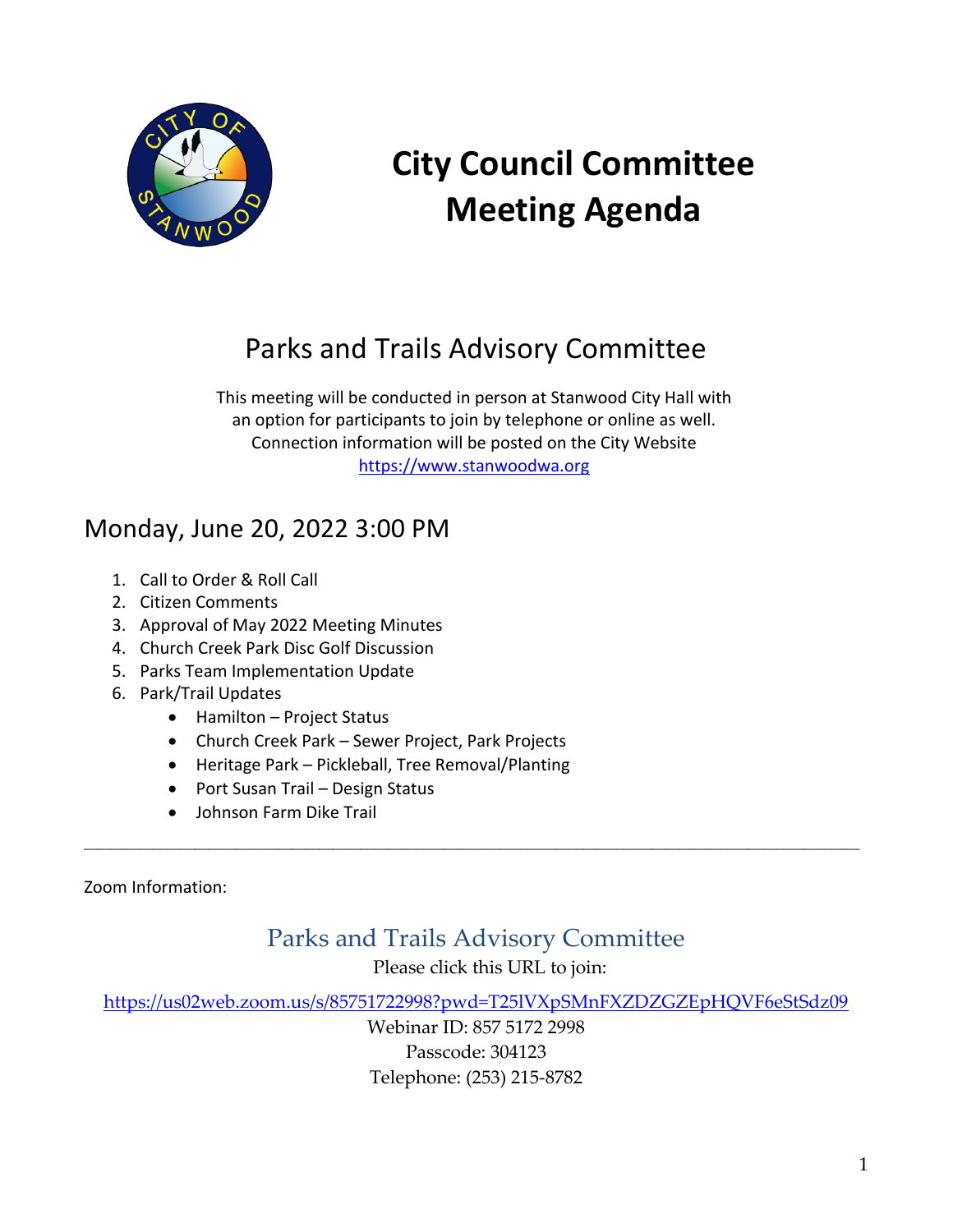

**Call to Order:** 3:25 pm

#### **Roll Call**

#### **Members Present**: **Staff Present:** Katelyn Durfee Carly Ruacho Cathy Wooten **Kevin Pellham** Dave Hall **Dave Hall** Shawn Smith

Judy Williams

Gordy Holmes **Krista Hintz** 

**Absent:** Lisa Bruce, Matt Withers

**Also known to be present**: Steve Shepro, Peter Kamb

**Citizen Comments:** None

#### **Approval of Minutes**:

The Minutes of April 2022 meeting were voted on and approved unanimously as presented.

#### Item 4 - Parks and Recreation Feasibility Study Implementation Update

#### *Service Level 1: Parks Team*

Parks Team officially began operations on May 2, 2022. All parks staff have moved physical office locations and are all in the same building. Kevin Hushagen is the Department Director, Carly is the Parks Manager, Kevin Pellham is leading our field operations, Dave Smith and Kevin Davis are the boots on the ground and are doing an amazing job so far.

Comments: Typo was made in the staff report. It says Dave Hall is on the field of operations team. This was incorrect and should say Dave Smith.

Staff met with BERK consultants on 5/10/22 to review the working draft of Maintenance and Operation tool that is under development. The Tool will guide level of service requirements and options for each function at each of the City parks. BERK is incorporating staff comments with the expectation that the tool will be finalized, and use will begin in June. The tool will work with the City's existing time tracking system to report hours worked in each park to inform future decisions and planning efforts. Being able to track staff time, will help with future planning efforts for the parks department if the staff, committee, and council request this. Carly explained that the Parks Department is currently working at basically a medium level of service.

Comments: Correction on BERK consulting meeting date. Meeting was on May 10th, 2022 not 5/17/2022 as stated in the staff report.

Judy Williams asked if the PTAC committee will have input on what they see is needed for the Park's Department. Carly said no, this time it will be the staff letting the council know their requests and seeing if it can be worked into the budget. Judy asked if this is something that can be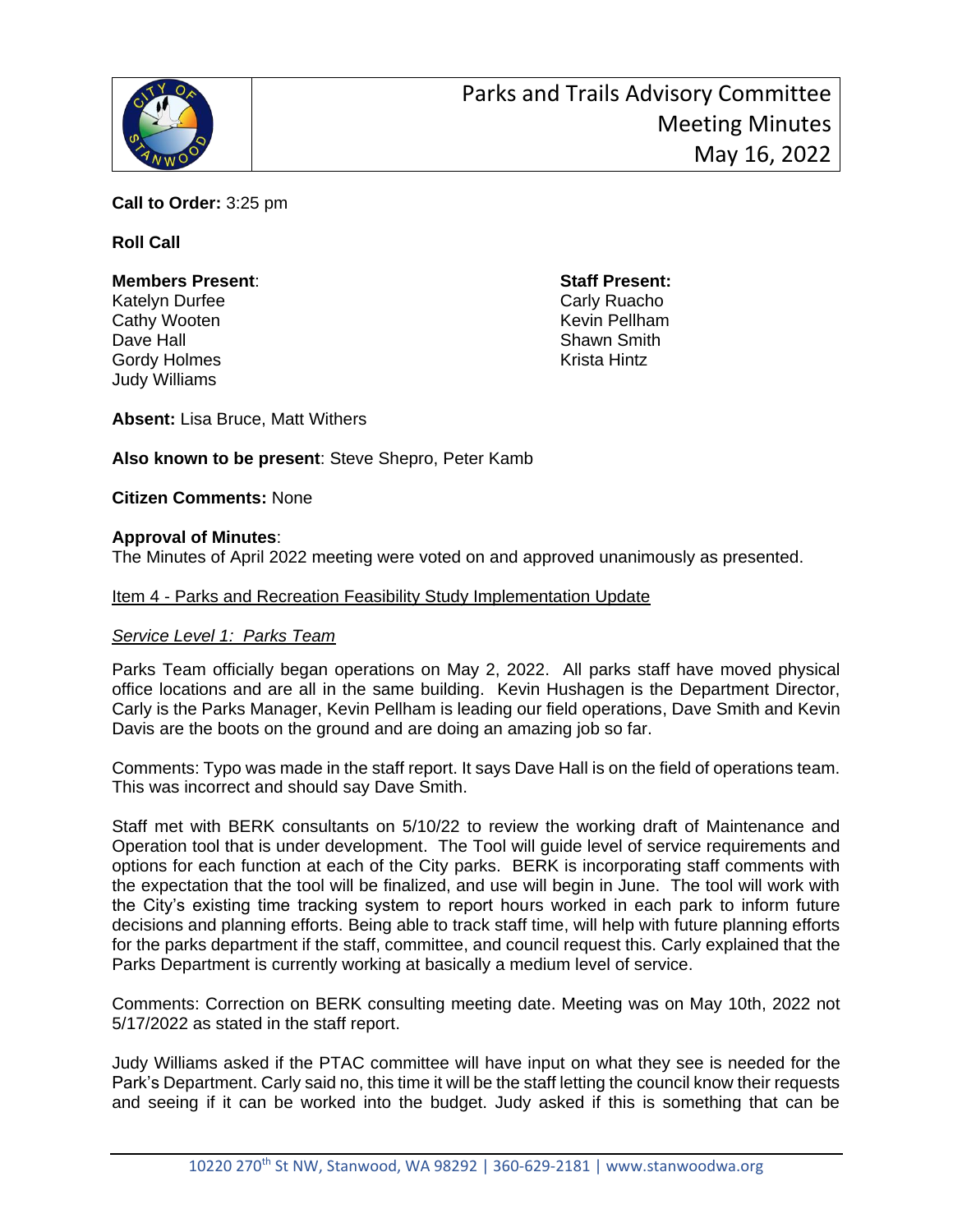

presented to the PTAC and Carly said yes she will bring it to the committee. There will be a specific parks budget.

Shawn Smith added to the question asked by Judy Williams with the following:

- There will be a parks budget next year that will list all budgeted items under the Parks Department.
- Promoting Carly Ruacho to Parks Manager position will be going to the Finance Committee meeting tonight (5/16/2022) for review.
- The BERK Consulting report will list dollar figures it would cost the city for each level of service.

#### Item 5- Church Creek Park Discussion- Cathy Wooten

Cathy Wooten PTAC member gave a PowerPoint presentation on the Church Creek Park Woodlands. She presented photos of target areas that had standing water, muddy and slippery paths, bridges and trenching. Cathy expressed that the main reason she is on the PTAC committee is because she wants to protect trees and forests for future generations.

Cathy Wooten's questions were: What can we do to help reserve these woodlands for our current use and for our future generations? Cathy's ideas include: 1. Develop resources and trail improvements to assist with water runoff management so that the trails can be safely enjoyed by our community. 2. Contact Stillaguamish Tribe for possible assistance in protecting Church Creek and the salmon. The Stillaguamish Tribe has a technical advisory group that is invested in Chinook Salmon recovery in the Stillaguamish Watershed. 3. Develop professional resources and seek assistance to help us properly manage our forest. 4. Re-evaluate the impact of disc golf on our forest, establish who actually has permission to trench, bridge and otherwise alter our woodlands an clarify who has oversite of the disc golf group.

It was suggested to get the disc golf group to a PTAC meeting and let them know the concerns and see what they can offer to help with the problem areas that Cathy explained in her presentation. A subcommittee will provide questions/concerns to Carly for the disc golf group. It was suggested that committee members reach out to Gordon Bell and see if he can offer any suggestions.

The question was asked if Disc Golf will still be played when Church Creek Park is closed. Answer: No, the park will be closed to all users. Suggestion was made to contact Disc Golf and let them know the park will be closed for Disc Golf use.

The question was asked when the tree removal and tree trimming would be happening. Carly advised the hope is to do this while the park is closed, but it may not be possible due to equipment conflicts, etc. No improvements to the trails will happen until the tree removal and trimming is finished.

Dave Hall and Judy Williams advised that the wet trails are not all due to Disc Golf, that this is the wet season and during the wet season the trails have always been like this and other parks with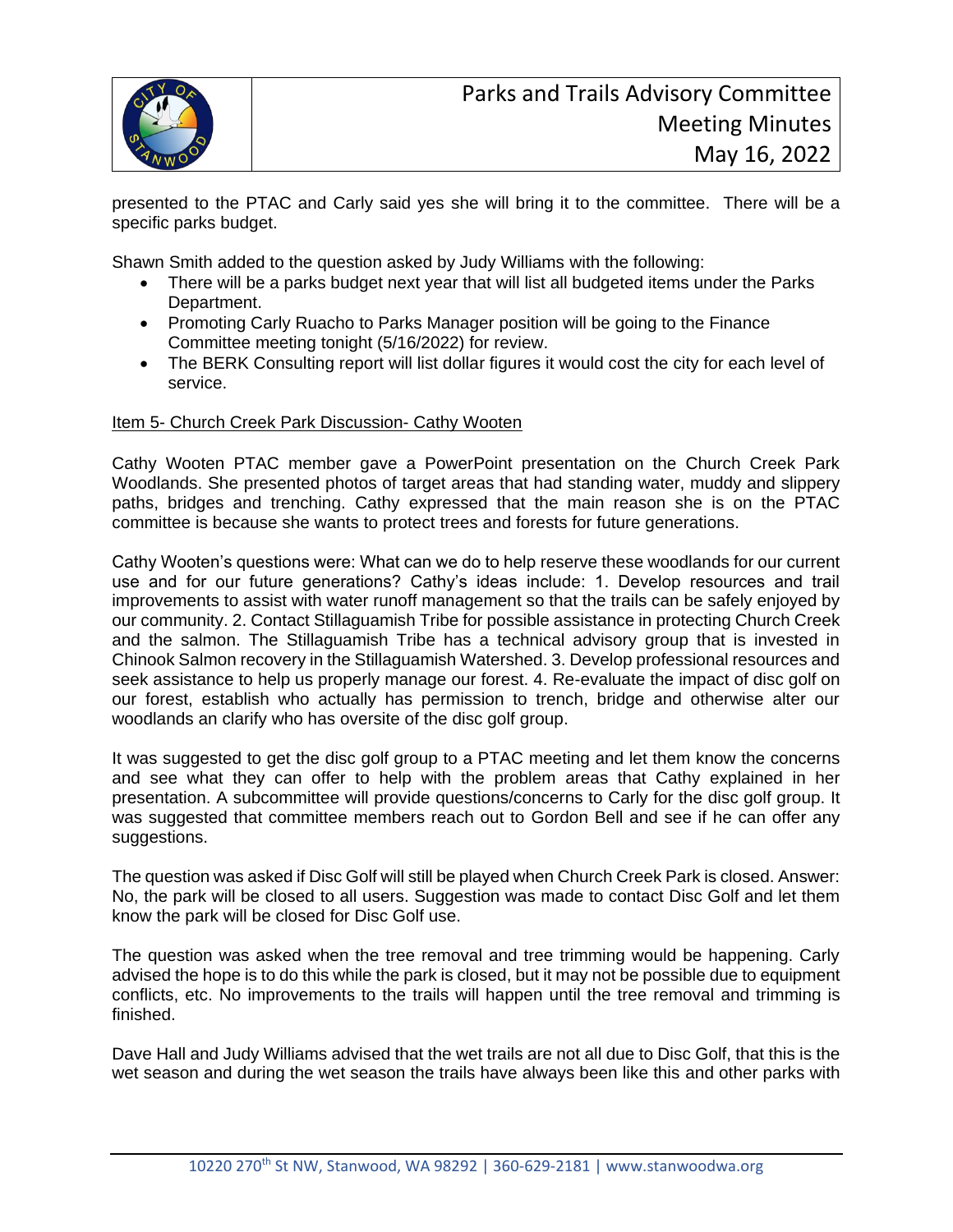

similar trails are also in muddy condition (state parks, etc.). Dave Hall suggested improved signage and perimeter plantings to help remind people to stay on the trail.

Carly let the members know that a volunteer group with Disc Golf has got back to her and they have GPS on all the baskets and tee's. They will be providing the City with a map.

Steve Shepro brought up his concern for when a disc goes off the trail, the players are going to be trampling through the forest to find the disc. He doesn't believe this is intentional but it's the nature of the sport. Members of the Committee asked if the issue of allowing disc golf could be revisited.

Judy Williams made a motion to invite Disc Golf to the next PTAC meeting. She suggested to get them adequate notice. Cathy Wooten 2<sup>nd</sup> the motion. All in favor.

#### Item 6 - Heritage Park Planting Plan Update

Hamilton Park- The City issued the SEPA on Thursday. The pubic has 30 days to appeal. The City will know if there is an appeal by June 16, 2022.

Church Creek Park- Will be closed through the Summer. Carly will be working to get the tree trimming and tree removal that is planned for Church Creek Park completed while the park is closed if possible.

Port Susan Trail- The city is in talks with Twin City Foods about getting an easement to continue the Port Susan Trail so that it doesn't dead-end. Twin City Foods seems to be receptive to the request for the easement. The City will continue to work with Twin City Foods to hopefully come to an agreement before the trail design is finalized.

Heritage Park pickle ball - the city has changed directions on how to request the funding for the fencing for the pickleball fields from council. They will now finish the design process and put the project out for bid. When the bids come back, staff will then take the request for additional funding for the fencing to council.

Heritage Park planting- Carly directed the members to view the updated tree planting site plan which now shows the location of each species of tree.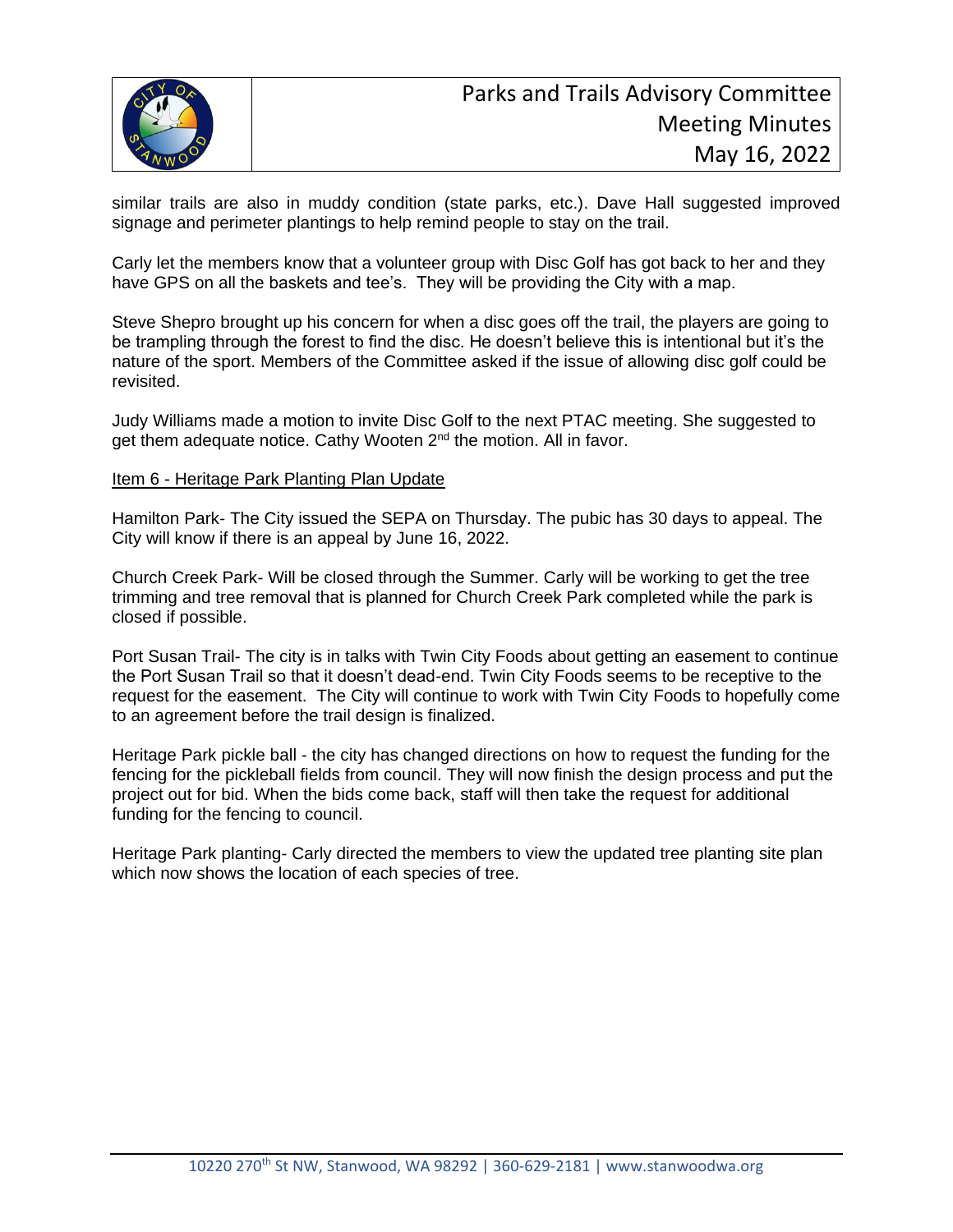

### Parks and Trails Advisory Committee Meeting Minutes May 16, 2022

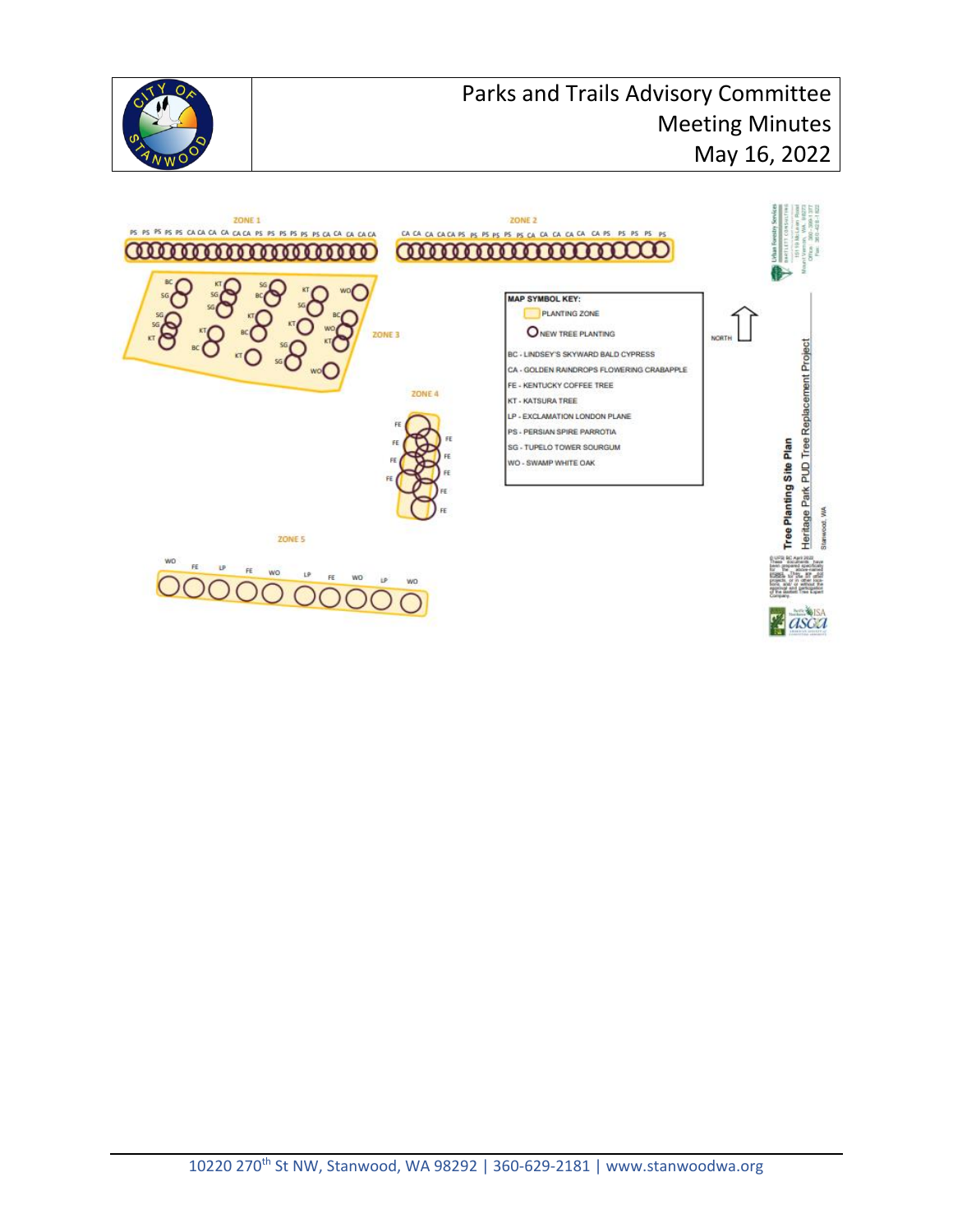

#### **CITY OF STANWOOD PARKS AND TRAILS ADVISORY COMMITTEE AGENDA STAFF REPORT**

- **DATE:** June 20, 2022
- **SUBJECT:** June PTAC Agenda Topics
- **FROM:** Carly Ruacho, Senior Planner

#### Item 4 - Church Creek Park Disc Golf Discussion



Item 5 - Parks and Recreation Feasibility Study Implementation Update

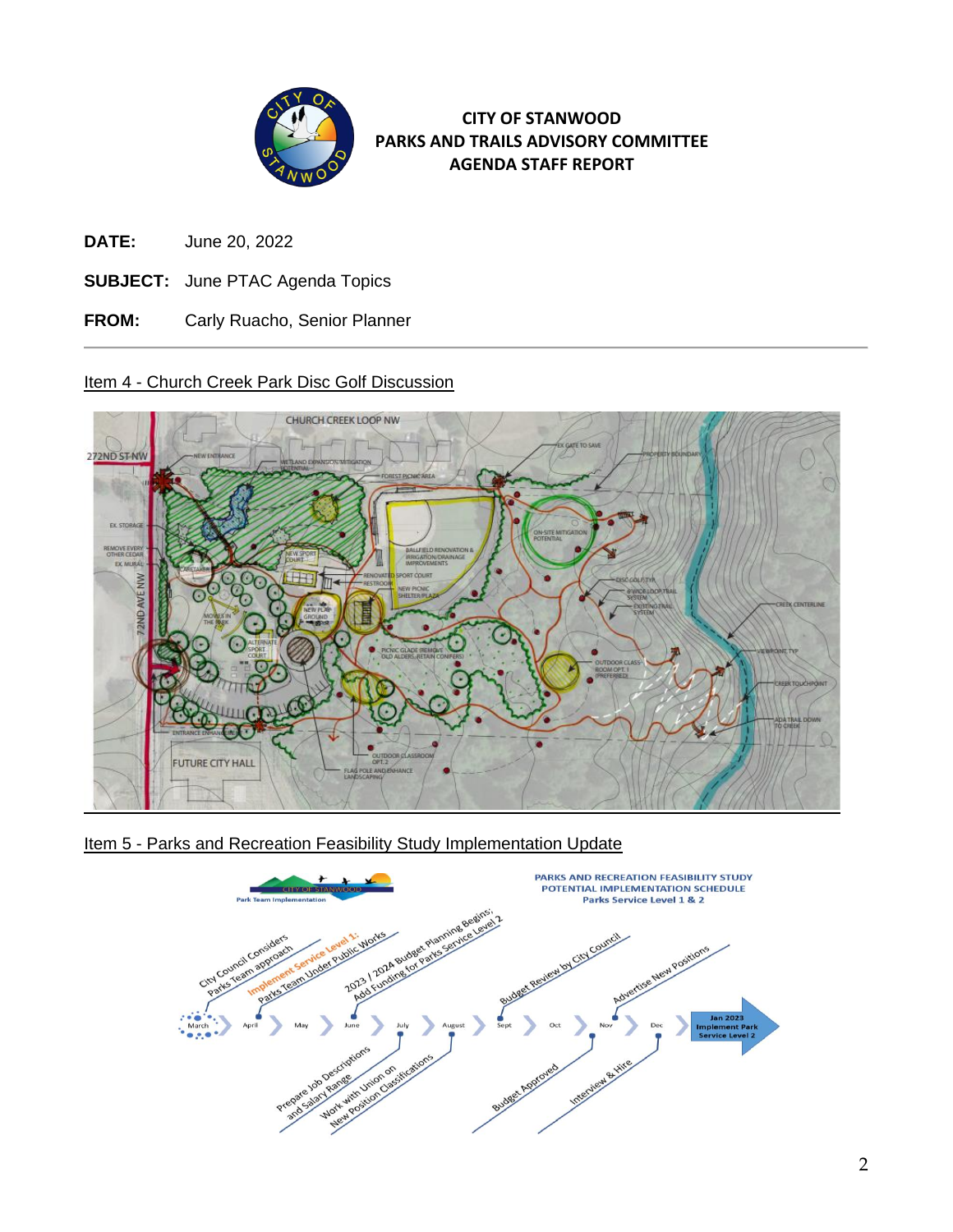Parks email: [parks@stanwoodwa.org](mailto:parks@stanwoodwa.org) Parks phone: 360-454-5223

Item 6 - Park/Trails Updates Hamilton SEPA appeal deadline June 16, 4pm

#### Church Creek Park RFP submittal/bid opening June 28, 2pm Sewer project park closure through July 15

2022 Church Creek Park Capital Projects

| ESEE SHORSH SICERT ONN Suphem Frojests |                                                                                                                                       |  |           |                                    |                                                            |                                    |                                            |  |  |  |
|----------------------------------------|---------------------------------------------------------------------------------------------------------------------------------------|--|-----------|------------------------------------|------------------------------------------------------------|------------------------------------|--------------------------------------------|--|--|--|
|                                        |                                                                                                                                       |  |           |                                    |                                                            |                                    |                                            |  |  |  |
| Budget:                                | \$455,000                                                                                                                             |  |           |                                    |                                                            |                                    |                                            |  |  |  |
|                                        |                                                                                                                                       |  |           |                                    |                                                            |                                    |                                            |  |  |  |
|                                        |                                                                                                                                       |  |           |                                    |                                                            |                                    |                                            |  |  |  |
|                                        | Task:                                                                                                                                 |  |           | <b>Budget Estimate Description</b> |                                                            |                                    |                                            |  |  |  |
|                                        | Pickleball / Multipurpose Sports \$                                                                                                   |  |           |                                    | 130,000 Design & Build 1 Court                             |                                    |                                            |  |  |  |
|                                        | Tree Thinning: Entrance & 72nd   \$                                                                                                   |  |           |                                    |                                                            | 115,000 Tree Trimming and Thinning |                                            |  |  |  |
|                                        | Trail Improvements / Interpretiv \$                                                                                                   |  |           |                                    |                                                            | 30,000 Brush Removal and Signs     |                                            |  |  |  |
|                                        | <b>Ballfield Renovation</b><br>Flag Pole Landscaping and Reno \$<br>Renovate or Replace Picnic Shel \$<br>Parking Lot Repair Analysis |  |           |                                    | 30,000 Design & Possible Reconstruction                    |                                    |                                            |  |  |  |
|                                        |                                                                                                                                       |  |           |                                    | 15,000 Tree Removal by Arborist / Volunteer Planting Event |                                    |                                            |  |  |  |
|                                        |                                                                                                                                       |  |           |                                    | 35,000 Design and Replacement with New Tables              |                                    |                                            |  |  |  |
|                                        |                                                                                                                                       |  |           |                                    | - Analysis / Possible Design                               |                                    |                                            |  |  |  |
|                                        | <b>Benches</b>                                                                                                                        |  |           |                                    |                                                            |                                    | 15,000 Benches by the Playground Equipment |  |  |  |
|                                        |                                                                                                                                       |  | Total: \$ | 370,000                            |                                                            |                                    |                                            |  |  |  |
|                                        |                                                                                                                                       |  |           |                                    | 89,000 To Heritage Park for Pickleball Courts (2)          |                                    |                                            |  |  |  |
|                                        |                                                                                                                                       |  |           | 459,000                            |                                                            |                                    |                                            |  |  |  |
|                                        |                                                                                                                                       |  |           |                                    |                                                            |                                    |                                            |  |  |  |

#### Heritage Park

Pickleball - Resize the courts to be 38X62 rather than 40X60. Outer fence at 10'.